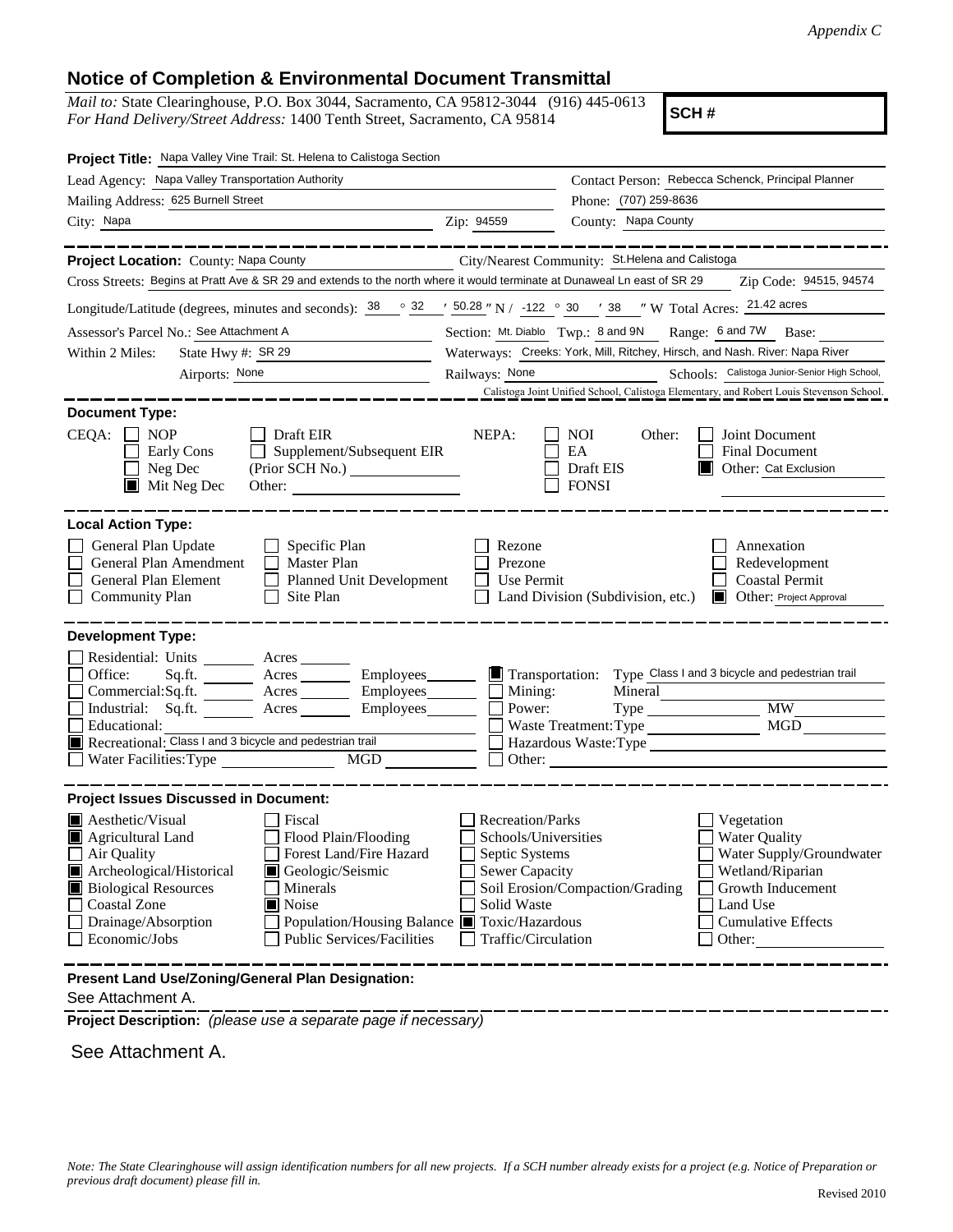# **Reviewing Agencies Checklist**

|                                             | Air Resources Board                                         | X. | Office of Historic Preservation                                                                  |  |  |
|---------------------------------------------|-------------------------------------------------------------|----|--------------------------------------------------------------------------------------------------|--|--|
|                                             | Boating & Waterways, Department of                          |    | Office of Public School Construction                                                             |  |  |
|                                             | California Emergency Management Agency                      | X  | Parks & Recreation, Department of                                                                |  |  |
|                                             | California Highway Patrol                                   |    | Pesticide Regulation, Department of                                                              |  |  |
| S                                           | Caltrans District # 4                                       |    | <b>Public Utilities Commission</b>                                                               |  |  |
|                                             | <b>Caltrans Division of Aeronautics</b>                     | S  | Regional WQCB # 2                                                                                |  |  |
|                                             | <b>Caltrans Planning</b>                                    |    | <b>Resources Agency</b>                                                                          |  |  |
|                                             | Central Valley Flood Protection Board                       |    | Resources Recycling and Recovery, Department of                                                  |  |  |
|                                             | Coachella Valley Mtns. Conservancy                          |    |                                                                                                  |  |  |
|                                             | <b>Coastal Commission</b>                                   |    | S.F. Bay Conservation & Development Comm.<br>San Gabriel & Lower L.A. Rivers & Mtns. Conservancy |  |  |
|                                             |                                                             |    |                                                                                                  |  |  |
|                                             | Colorado River Board                                        |    | San Joaquin River Conservancy                                                                    |  |  |
| X                                           | Conservation, Department of                                 |    | Santa Monica Mtns. Conservancy                                                                   |  |  |
|                                             | Corrections, Department of                                  |    | <b>State Lands Commission</b>                                                                    |  |  |
|                                             | <b>Delta Protection Commission</b>                          |    | <b>SWRCB: Clean Water Grants</b>                                                                 |  |  |
|                                             | Education, Department of                                    |    | <b>SWRCB: Water Quality</b>                                                                      |  |  |
|                                             | <b>Energy Commission</b>                                    |    | <b>SWRCB: Water Rights</b>                                                                       |  |  |
| X                                           | Fish & Game Region # 3                                      |    | Tahoe Regional Planning Agency                                                                   |  |  |
|                                             | Food & Agriculture, Department of                           |    | Toxic Substances Control, Department of                                                          |  |  |
| S                                           | Forestry and Fire Protection, Department of                 |    | Water Resources, Department of                                                                   |  |  |
|                                             | General Services, Department of                             |    |                                                                                                  |  |  |
|                                             | Health Services, Department of                              | X  | Other: Bothe-Napa Valley State Park                                                              |  |  |
|                                             | Housing & Community Development                             |    | Other:                                                                                           |  |  |
| X                                           | Native American Heritage Commission                         |    |                                                                                                  |  |  |
|                                             | Local Public Review Period (to be filled in by lead agency) |    |                                                                                                  |  |  |
| Starting Date June 26, 2020                 |                                                             |    | Ending Date July 27, 2020                                                                        |  |  |
|                                             | Lead Agency (Complete if applicable):                       |    |                                                                                                  |  |  |
| Consulting Firm: Kimley-Horn and Associates |                                                             |    | Applicant: Napa Valley Transportation Authority                                                  |  |  |
| Address: 1300 Clay Street, Suite 325        |                                                             |    | Address: 625 Burnell Street                                                                      |  |  |
| City/State/Zip: Oakland, CA 94612           |                                                             |    | City/State/Zip: Napa, CA 94559                                                                   |  |  |
| Contact: Marcy Kamerath                     |                                                             |    | Phone: (707) 259-8636                                                                            |  |  |
|                                             |                                                             |    |                                                                                                  |  |  |
|                                             | Phone: (510) 250-2106                                       |    |                                                                                                  |  |  |

Authority cited: Section 21083, Public Resources Code. Reference: Section 21161, Public Resources Code.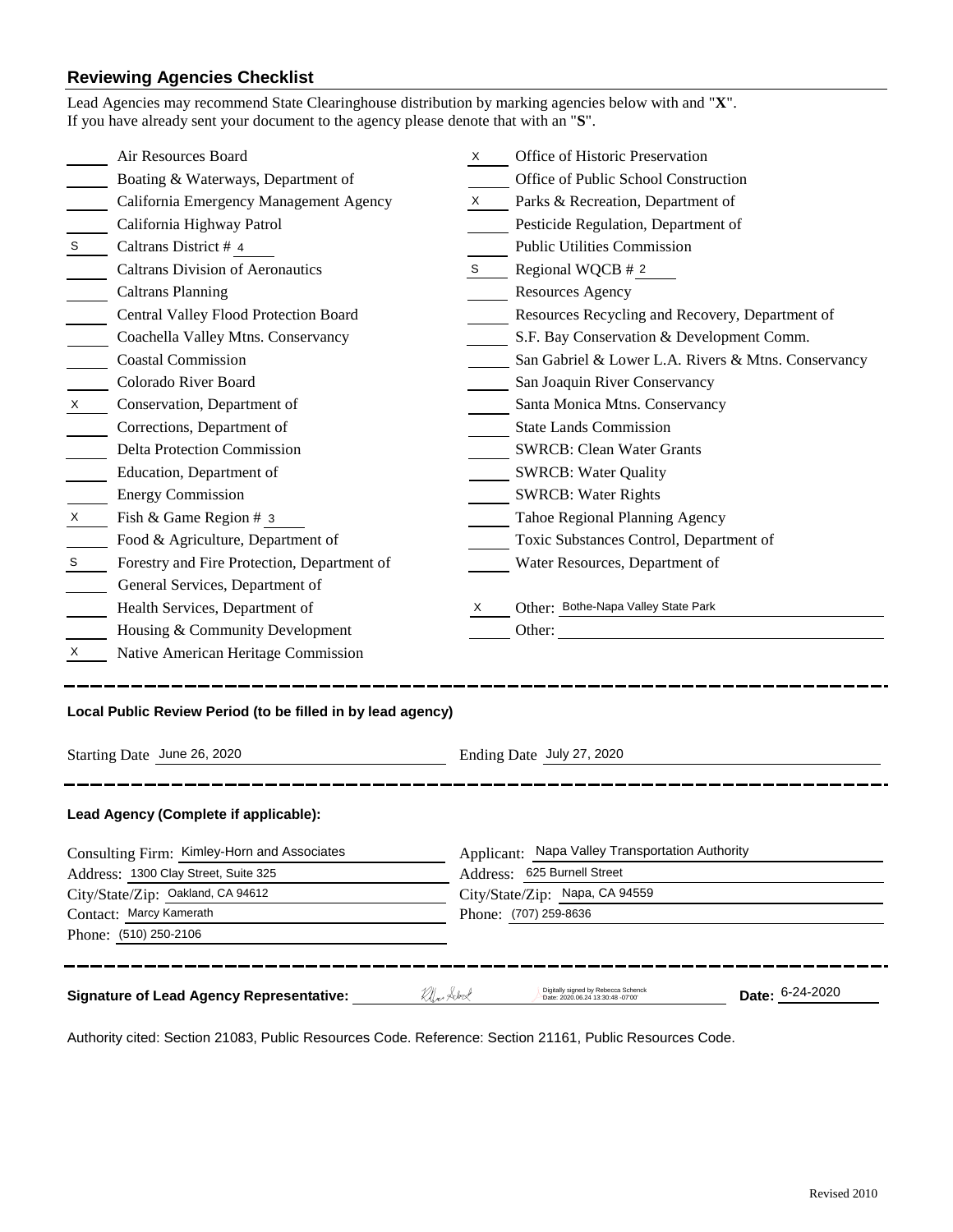# **Notice of Completion Attachment A Napa Valley Vine Trail: St. Helena to Calistoga Section June 2020**

#### **Project Location**

The proposed Napa Valley Vine Trail – St. Helena to Calistoga Section Project (hereinafter referred to as the "proposed project" or "project") site is approximately 6.8 miles long, extending north from the City of St Helena at the intersection of Pratt Avenue and State Route 29 (SR 29), through Napa County, to the Calistoga City limit on Dunaweal Lane at the intersection of an existing segment of the Vine Trail. The proposed trail would be within Napa County, the City of St. Helena, and the City of Calistoga. With exception of a portion of trail through Bothe-Napa Valley State Park (BNVSP), most of the proposed trail would run parallel to SR 29 on the east side.

#### **General Plan Designation**

**Napa County:** Agriculture Resource, Cities, Agriculture, Watershed & Open Space

**City of St. Helena**: Agriculture

**City of Calistoga**: Downtown Commercial, Light Industrial, Community Commercial, High-Density Residential

## **Zoning**

**Napa County:** Agricultural Watershed (AW), Agriculture Preserve (AP) **City of St. Helena:** W: Winery, PGP: Public & Quasi-Public, A-20: Agriculture **City of Calistoga**: DC-DD: Downtown Commercial – Design District, R-3: Multi-Family Residential/Office, I: Light Industrial, P: Public/Quasi-Public

#### **Assessor's parcel numbers**

The project site would largely be located along the SR 29 corridor, and would be directly adjacent to or within the following parcels:

| $009-010-026$     | $022 - 100 - 026$ | 022-010-007       |
|-------------------|-------------------|-------------------|
| $009-010-022$     | $022 - 100 - 027$ | $022 - 020 - 004$ |
| $022 - 200 - 016$ | 022-100-008       | 022-020-005       |
| $022 - 200 - 008$ | $022 - 100 - 007$ | 022-020-002       |
| 022-200-002       | $022 - 100 - 030$ | $022 - 020 - 001$ |
| 022-220-025       | 022-240-013       | 020-240-005       |
| $022 - 220 - 028$ | 022-010-017       | $020 - 320 - 015$ |
| $022 - 130 - 024$ | $022 - 010 - 025$ | $020 - 180 - 046$ |
| $022 - 130 - 023$ | $022 - 010 - 034$ | $020 - 150 - 050$ |
| $022 - 130 - 014$ | 022-034-005       | $020 - 150 - 045$ |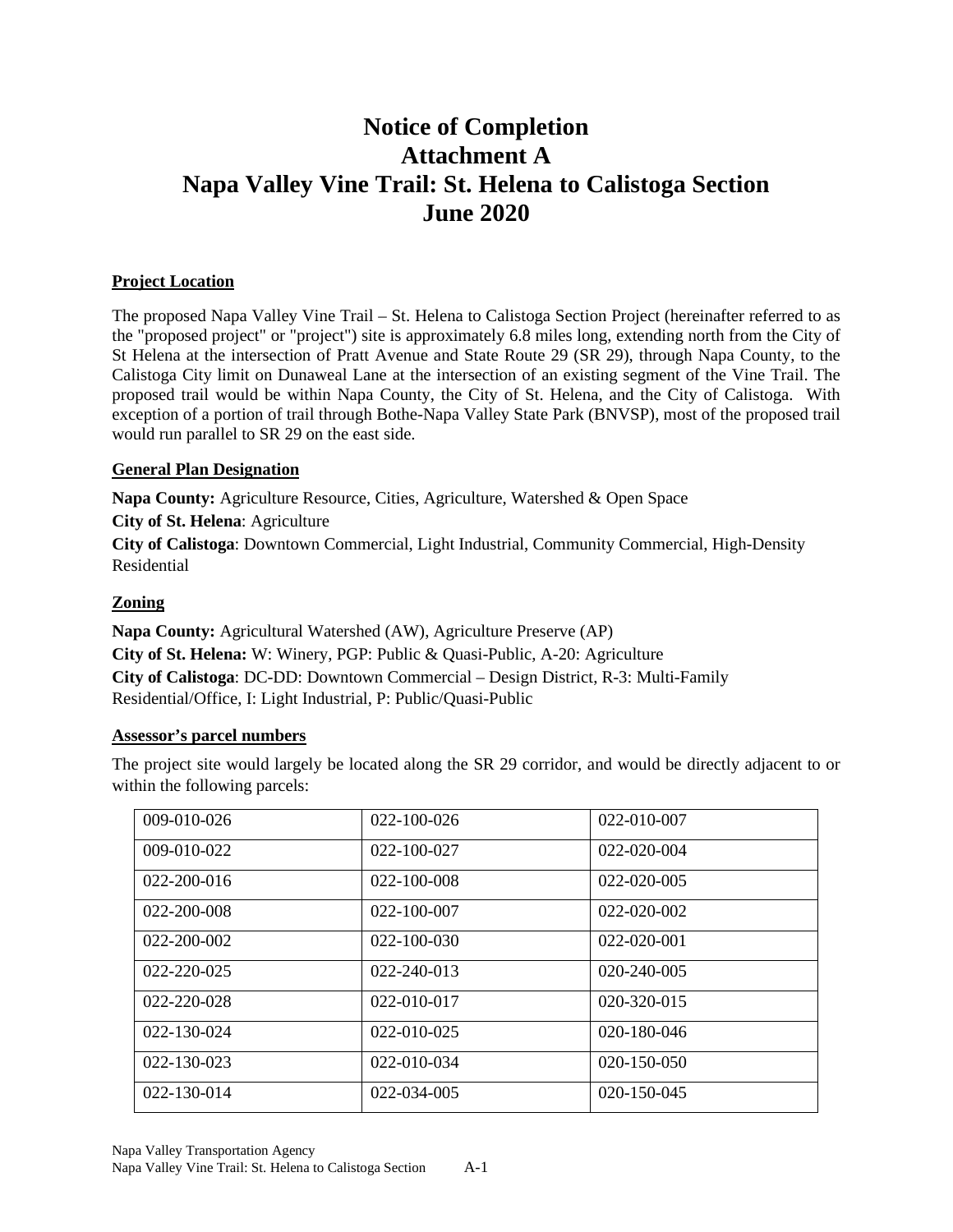| 022-100-010 | 2-010-006<br>022 | 2-020-007<br>$\Omega$<br>UZZ |
|-------------|------------------|------------------------------|
|             |                  |                              |

## **Project Purpose and Need**

The project's primary purpose is to help close a gap in the regional bicycle and pedestrian transportation network, which would provide bicyclists and pedestrians with a safe alternative to using SR 29 between the cities of St. Helena and Calistoga and beyond. Further, the project would run through the BNVSP, adding pedestrian and bicycle connectivity to the BNVSP. While the project could induce visitor use of the BNVSP by increasing the bicycle and pedestrian connectivity, it is not anticipated that any increased use of the BNVSP would result in physical deterioration of the facility.

## **Project Description**

The proposed project is one segment of the Napa Valley Vine Trail, which is envisioned as a 47-mile, mostly Class I mixed-use path for pedestrians and cyclists that will run the length of the Napa Valley (Calistoga to American Canyon) and connect to the Vallejo Ferry Terminal in Vallejo, California<sup>[1](#page-3-0)</sup>. The Napa Valley Vine Trail – St. Helena to Calistoga segment ("proposed project") is an approximately 6.8 mile Class I bicycle/pedestrian trail that would complete a segment of the Napa Valley Vine trail.

The proposed project is located within Caltrans and public right of way (ROW), State Park lands, and on easements to be obtained from private property owners. The south end of the project would terminate in St. Helena at Pratt Avenue on SR 29 at postmile (PM) 29.244The north end of the new trail segment terminates at an existing segment of the Vine Trail at Dunaweal Lane east of PM 35.308.

An additional segment called the Fair Way Path Extension would be constructed at the same time as the proposed project. The Fair Way Extension would be a 0.6-mile Class I trail that extends north from an existing segment of the Napa Valley Vine Trail at Washington Avenue in Calistoga to the intersection of Fair Way and Lincoln Avenue in Calistoga (east of SR 29 between PMs 36.45 to 37.22). The Fair Way Path Extension was previously analyzed under CEQA and a Mitigated Negative Declaration was approved by the City of Calistoga's Planning Commission 2014 (PC Resolution 2014-29; November 26, 2014). However, the Fair Way Path extension was not analyzed under the National Environmental Policy Act (NEPA), and the proposed project is subject to federal funds, thus the Fair Way Path Extension is being analyzed under NEPA here. Caltrans is the lead agency for NEPA clearance of the proposed project including the Fair Way Extension.

Completion of the proposed project would help close a gap in the regional bicycle and pedestrian transportation network; provide bicyclists and pedestrians with a safe alternative to using SR 29 from the City of St. Helena to Calistoga, and encourage the use of non-motorized travel. All of these benefits are described in the policies and objectives of the Napa County General Plan and the Napa County Bicycle Plan.

The trail would be located within unincorporated Napa County and the cities of Calistoga and St. Helena. The proposed alignment would overlap with areas under public ownership and within Caltrans' ROW and run along local streets and roads. NVTA would also need to obtain private property easements to construct the proposed trail segment. Most of the proposed trail would be on the east side of SR 29 except where the trail runs through BNVSP. The new trail would largely be separated from SR 29. However, in a few locations, the proposed trail would be located along the shoulder of SR 29.

<span id="page-3-0"></span>Within the boundaries of the Bothe-Napa Valley State Park, the trail would be a Class 3 bicycle route.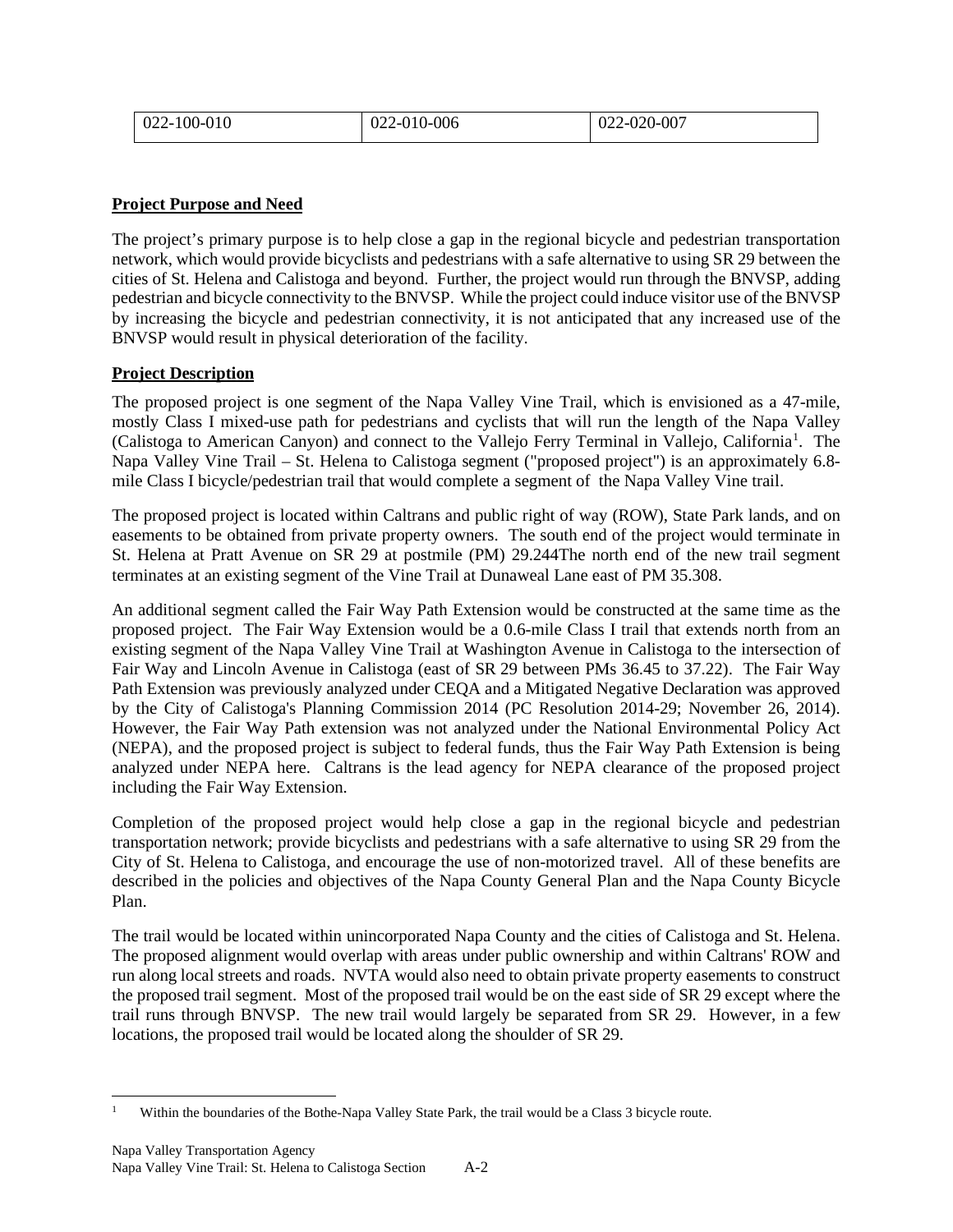The proposed path would be 10 feet wide with 2-foot shoulders for a total width of 14 feet in most locations, narrowing to a lessor width in constrained locations. In most locations the trail would be an asphalt trail installed over aggregate base, with gravel shoulders. Permeable asphalt or a pervious material may be used in some locations (e.g., along vineyard edges). In most locations, the existing surface would be excavated to a depth of 1.5 to 2 feet to install the trail surface. Grading would occur beyond the shoulders to conform the trail to existing grade up to a maximum slope of 2:1 as dictated by geotechnical conditions.

The trail would cross multiple roads and private driveways and would cross SR 29 in two locations. Americans with Disabilities Act (ADA) curb ramps would be installed where the trail intersects major roads, including Deer Park Road, Lodi Lane, Big Tree Lane, Maple Lane and Dunaweal Lane. Consistent with ADA standards, truncated domes may be installed on either side of private driveways, where the trail crosses private driveways. Additional improvements include stop signs and trail signage, benches, interpretive signage, fencing along the edge of some property lines, and bus stop relocations and improvements. Safety improvements and signage would be installed at crossings to conform to applicable local, Caltrans, and California Manual on Uniform Traffic Control Devices (California MUTCD) standards.

Proposed improvements on private property would include conforming work to match existing grade of driveways, striping, relocation of mailboxes, removal and replacement of landscaping where it coincides with the proposed trail alignment. These improvements would be done in accordance with easements granted by private property owners.

Where the trail would cross SR 29, pedestrian hybrid beacon (PHB) signal crossings would be installed. Two PHBs would be installed. The south PHB crossing would be located along SR 29 near Cal Fire at Big Tree Rd. Two options are being considered for the north PHB crossing, which would be located along SR 29 near the entry road to BNVSP, approximately 400 feet either north (North PHB Crossing, Option 1) or south of the entry road to BNVSP (North PHB Crossing, Option 2). For Option 1 surface and pedestrian safety improvements (i.e., crosswalk striping) would be required at the BNVSP entry road, and a culvert and retaining wall would be constructed south of the entry road within Caltrans ROW. For Option 2, the PHB crossing would be placed south of Larkmead Lane and the entry road to BNSVP thus no surface improvements would be required at the entry road under Option 2.

Retaining walls would be constructed where the trail is constrained either by existing physical or topographic features, property lines, and easement boundaries. Retaining wall types would include mechanically stabilized earth, concrete barrier, block walls, or other types. Most retaining walls would be less than 3.5 feet tall, though in a few locations local topography would require the construction of walls up to 8 feet in height. Excavation depths for the retaining walls would range from 1.5 to 3.0 feet below existing grade over an area up to 20 feet from the edge of proposed retaining walls. The retaining walls would be designed to have a similar visual appearance to existing walls in the area.

Free span, pre-fabricated bridges are proposed in three locations; one to span an existing wetland and drainage feature on private property near PM 31.57, one to cross an existing drainage ditch located on private property south of Twomey Winery near PM 35.282, and one to span Napa River adjacent to the bridge Dunaweal Lane. Each of these bike and pedestrian bridge structures and abutments would be installed outside of waters and wetland features. Work near drainages would occur during the dry season.

The proposed project would require the installation of new culverts or culvert extensions throughout the alignment. The type, size and material of culvert extensions would be designed to match existing conditions. Culverts crossing SR 29 and existing ditches would be extended by up to 30 linear feet. In some constrained locations, new culverts would be installed in existing roadside ditches order to minimize tree removal and stay within ROW to the extent possible. These culverts would extend between 100 to 850 linear feet. New or replacement headwalls and wingwalls would be installed or extended at some culvert crossings where necessary to provide enough width for the trail.